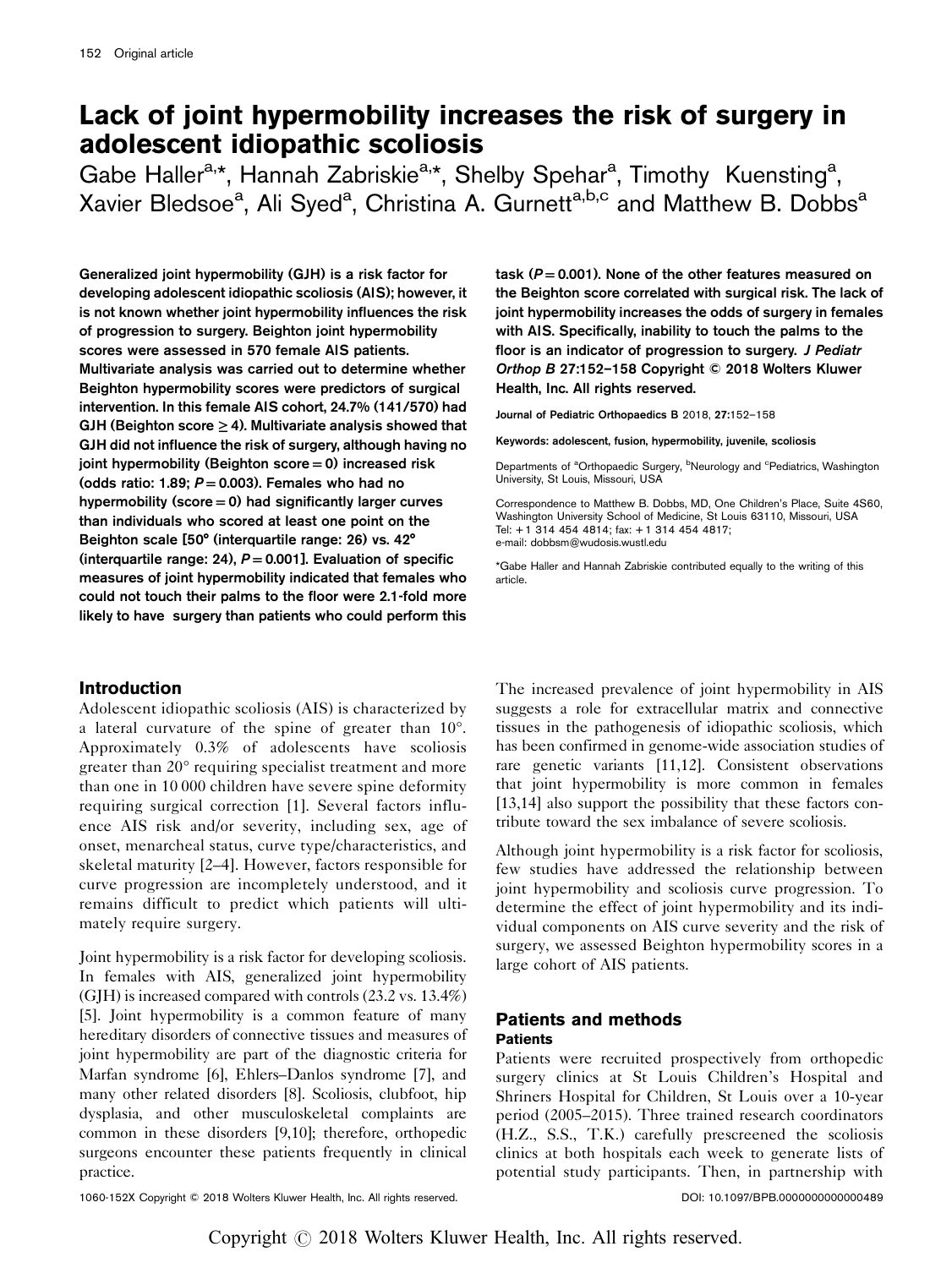|              | Total $(N=570)$        | Nonsurgical females $(N = 340)$ | Surgical females $(N = 230)$ | P        |
|--------------|------------------------|---------------------------------|------------------------------|----------|
| Cobb angle   |                        |                                 |                              |          |
| Mean (SD)    | $44.65^{\circ}$ (19.0) | $33.05^{\circ}$ (11.36)         | $61.8^{\circ}$ (14.5)        | < 0.0001 |
| Median (IQR) | $45^{\circ}$ (26)      | $32.0^{\circ}$ (15.5)           | $59^{\circ}$ (12)            |          |
| Beighton     |                        |                                 |                              |          |
| Mean (SD)    | 2.17(2.0)              | 2.39(1.96)                      | 1.85 (2.02)                  | 0.0001   |
| Median (IQR) | 2(3)                   | 2(3)                            | 2(3)                         |          |
| Age          |                        |                                 |                              |          |
| Mean (SD)    | 16.48 (2.77)           | 15.7(2.3)                       | 17.64 (3.0)                  | < 0.0001 |
| Median (IQR) | 16.01(3.9)             | 15.2 (3.35)                     | 17.4(4.11)                   |          |

Table 1 Demographics of female adolescent idiopathic scoliosis patients

IQR, interquartile range.

Bold values means statistically significant ( $P > 0.05$ ).

scoliosis providers in the clinics, potential study participants were approached, eligibility was confirmed, and patients were recruited. Beighton joint hypermobility scores were measured on 821 AIS patients. To minimize confounding of sex and age, which are known to affect Beighton scores, males and patients younger than 12 and older than 25 years of age were excluded. These exclusions left a total of 570 females (Table 1). Over this period of time, not all participants who fulfilled the inclusion criteria were recruited because of large numbers of patients and the inability of coordinators to be at every clinic. More than 90% of those who fulfilled the inclusion criteria and were approached agreed to participate in the study. Hereafter, all data referring to 'patients' will refer to this female age-restricted cohort.

This study was approved by the Institutional Review Board and consent was obtained from all participants and/ or their parents. All patients had juvenile or AIS with spinal curves measuring greater than or equal to 10°. Curve measurements are reported for the maximum lateral spinal curve using the Cobb method [\[15](#page-5-0)]. Patients with developmental delay, multiple congenital anomalies, or known underlying genetic disorders (e.g. Ehlers–Danlos syndrome, Marfan syndrome) were excluded from this study. Of the 570 participants, 230 had either already undergone spinal fusion at the time of enrollment or undergone surgery at some point during the time frame of the study because of curve progression. Of the remaining 340 nonsurgical patients, most had nonprogressive curves, although 63 patients had curves greater than 45° Cobb angle, but were never surgically treated. The ethical committee at the Washington University School of Medicine has approved this study.

#### Beighton joint hypermobility scoring

Joint hypermobility was assessed once by one of the three trained research coordinators during an evaluation with an orthopedic surgeon using the Beighton scoring system [\[13](#page-5-0)]. The Beighton score assesses the ability to touch the palms to the floor with straight knees (one point) and hyperextension of the knees (two points), elbows (two points), thumb (two points), and little finger (two points), for a total possible score of nine points [\(Fig. 1](#page-2-0)). GJH was diagnosed for scores of 4 or higher on the nine-point Beighton score [\[16](#page-5-0)].

## Statistical analysis

All analyses were carried out in SAS 9.4 software. Patients were divided into two groups for analysis on the basis of whether or not they had surgical treatment. Correlations and partial correlations were calculated using Spearman's rank correlation. Comparisons between the Cobb angle and the Beighton score between the two groups were performed using Wilcoxon's rank sum tests because of skewed data. Two-sample *t*-tests were used for comparisons between ages among groups. Linear and logistic regressions were also used.

### Results

This patient cohort consisted of 570 AIS cases with a range of spinal curvatures from 15° to 105° ([Fig. 2a](#page-3-0)). As expected, surgically treated patients were older and had a higher median Cobb angle (Table 1). Scores of at least one on the Beighton scale occurred in 71.6% (408/570) of all patients in this cohort [\(Fig. 2b\)](#page-3-0). GJH, defined as a Beighton score of four or higher [\[17](#page-6-0)], was present in 25% (141/570) of patients, although the data were skewed, with significantly more individuals having lower scores. The mean Beighton score was significantly lower in surgical compared with nonsurgical patients  $(P = 0.0001)$ (Table 1). A weak negative correlation was noted between the Beighton score and age  $(r_{sp} = -0.1641)$ ;  $P = 0.0001$ , reflecting loss of flexibility with age. There was also a weak negative correlation between the Beighton score and the Cobb angle  $(r_{\rm sp} = -0.1454;$  $P = 0.0005$ ) that remained significant even when controlling for age  $(r_{s(partial)} = -0.103; P = 0.014)$  [\(Fig. 2c](#page-3-0)). Scoring no points on the Beighton scale was associated with a significantly larger spinal curve [50° (interquartile range (IQR: 26) vs. 42° (IQR: 24);  $P = 0.001$ ]. Patients with GJH (score  $\geq$  4) had smaller curves compared with those with lower scores, although the difference was less significant [38° (IQR: 26) vs. 46° (IQR: 28);  $P = 0.03$ ]. Patients with surgical curves (defined as a curve of  $> 45^{\circ}$ ) had significantly less flexibility than their counterparts with smaller curves, although the difference was less than a full point on the Beighton scale (mean Beighton: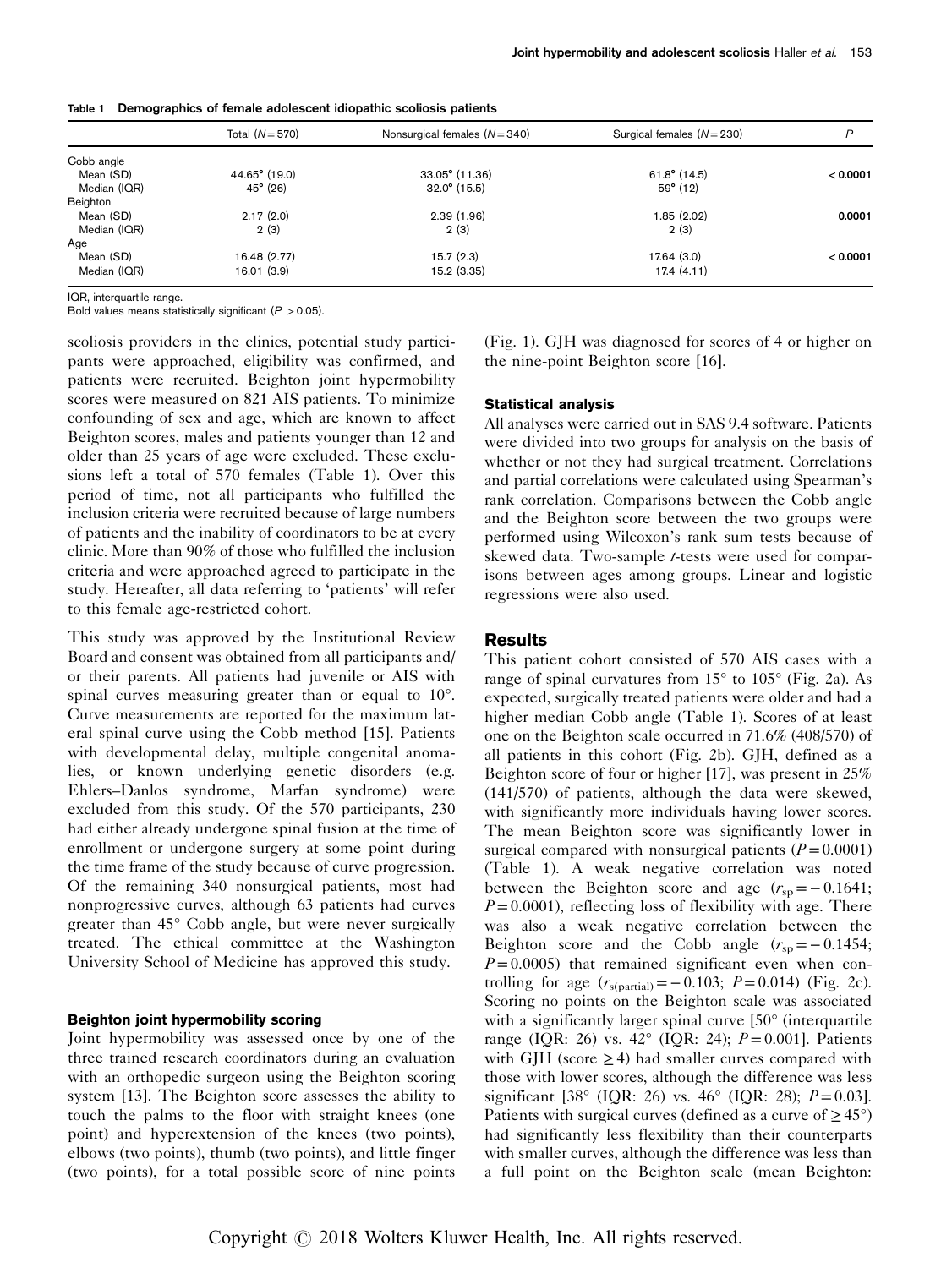<span id="page-2-0"></span>



Components of the Beighton joint hypermobility score. The Beighton score assesses hyperextension of (a) the little finger (two points), (b) the thumb (two points), (c) the elbow (two points), and (d) the knees (two points), and (e) the ability to touch the palms to the floor with straight knees (one point) for a total possible score of nine points.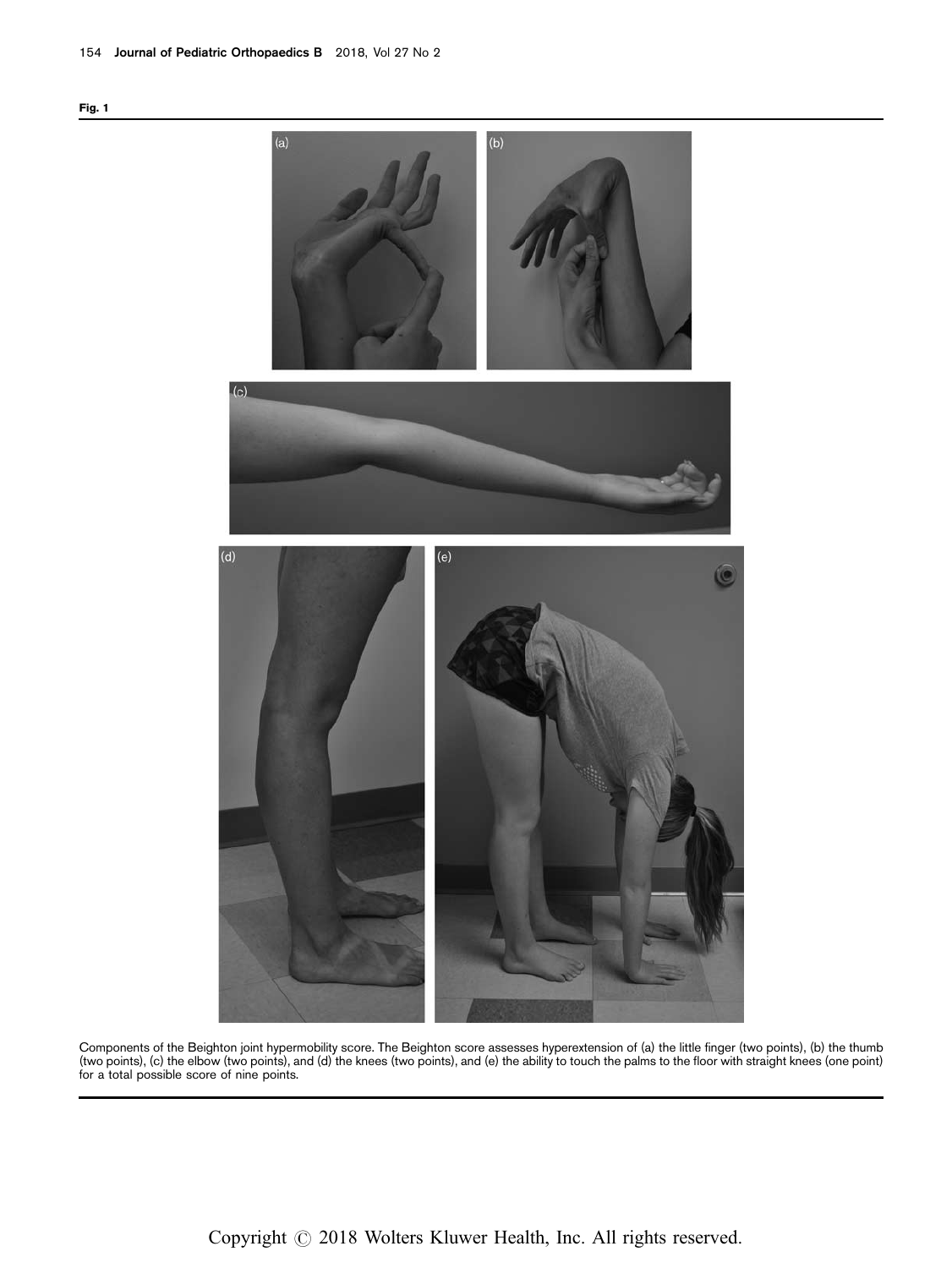<span id="page-3-0"></span>

Relationship of the Beighton score and the Cobb angle in the female adolescent idiopathic scoliosis (AIS) study cohort. (a) Number of AIS patients by Cobb angle in surgical and nonsurgical groups. Surgically treated AIS patients had a higher mean Cobb angle compared with the nonsurgically treated group (62 vs. 33°) ( $P$  < 0.0001). (b) Number of AIS patients by the Beighton score in surgical and nonsurgical groups. The median Beighton score was significantly lower in surgical compared<br>with nonsurgical patients  $(2.2 \text{ vs. } 2.4)$  ( $P = 0.0001$ ). (c) Relationship<br>between the Beighton score and the Cobb angle. The Beighton score<br>and the with nonsurgical patients (2.2 vs. 2.4) ( $P=0.0001$ ). (c) Relationship between the Beighton score and the Cobb angle. The Beighton score and the Cobb angle were negatively correlated  $(r_{sp} = -0.1454)$ ;  $P=0.0005$ ) even when controlling for age ( $r_{s(partial)}=-0.103$ ;  $P = 0.014$ .

2.4  $\pm$  2.0 vs. 2.0 $\pm$  2.0) (P = 0.002). To control for the effects of age on both hypermobility and maximal spinal curve, multivariate analysis including age as a variable was carried out to determine whether joint hypermobility was predictive of an increased risk of surgical intervention. As expected, age was a strong predictor of surgical intervention  $(P < 0.0001)$  [\(Table 2](#page-4-0)). In multivariate analysis, the presence of GJH was not predictive of surgical intervention  $(P = 0.90)$ , although scoring greater than or equal to 1 point on Beighton was associated with a 1.89-fold decreased risk of surgery  $(P = 0.003)$ .

To determine whether individual components of the Beighton score were predictors of surgery, odds ratios (ORs) were calculated for each [\(Table 3](#page-4-0)). Patients who could not touch their palms to the floor with their knees straight were 2.1 times more likely to have surgery, when controlling for age (OR: 2.1; 95%CI: 1.34, 3.22;  $P = 0.001$ ). This was supported by a logistic regression utilizing backward variable selection, in which the only predictors remaining in the model were the ability to palm the floor  $(P=0.0005)$  and age  $(P<0.0001)$ , which together explained 71% of the variance. None of the other individual components of the Beighton score were predictors of surgical intervention.

Because of the concern that surgery could affect the ability of a patient to touch their palms on the floor, we repeated the analysis after excluding 133 patients for whom the measurement was obtained postoperatively. Measurements had been taken at least 6 months after surgery when activity was no longer restricted. Multivariate analysis using this cohort of 437 AIS patients showed that scoring 0 on the Beighton test resulted in a 1.9-fold increase in the risk for surgery (OR: 1.95; 95%CI: 1.15, 3.30;  $P = 0.01$  compared with individuals who scored greater than or equal to 1. More specifically, being unable to touch palms to the floor resulted in a 2.5-fold increase in the risk of surgery, when controlled for age (OR: 2.5; 95%CI: 1.37, 4.6;  $P = 0.003$ ). These data are consistent with the data obtained on the entire cohort and suggest that spinal surgery did not significantly alter the joint hypermobility measurements.

# **Discussion**

Although joint hypermobility is more frequent in patients with AIS [\[5,18\]](#page-5-0), the current study suggests, paradoxically, that having at least some hypermobility is protective against scoliosis progression. Overall, we found that the lack of any joint hypermobility, which occurred in 28% of patients who could not complete any of the tasks and scored 0 on the Beighton measurements, predicted a nearly two-fold increased risk of progression to surgery that was associated with, on average, an 8° greater Cobb angle. Although Czaprowski found no association of GJH with scoliosis severity, we reported significantly smaller curves in AIS patients with GJH perhaps because of our much larger sample size [\[5\]](#page-5-0). Interestingly, we noted that patients at the extreme end of the hypermobility spectrum (Beighton scores  $>$  7) who make up an even smaller subgroup appeared to have greater Cobb angles and higher rates of surgery, suggesting that the degree of hypermobility and the specific underlying mechanism responsible for scoliosis/hypermobility may also influence scoliosis progression independently.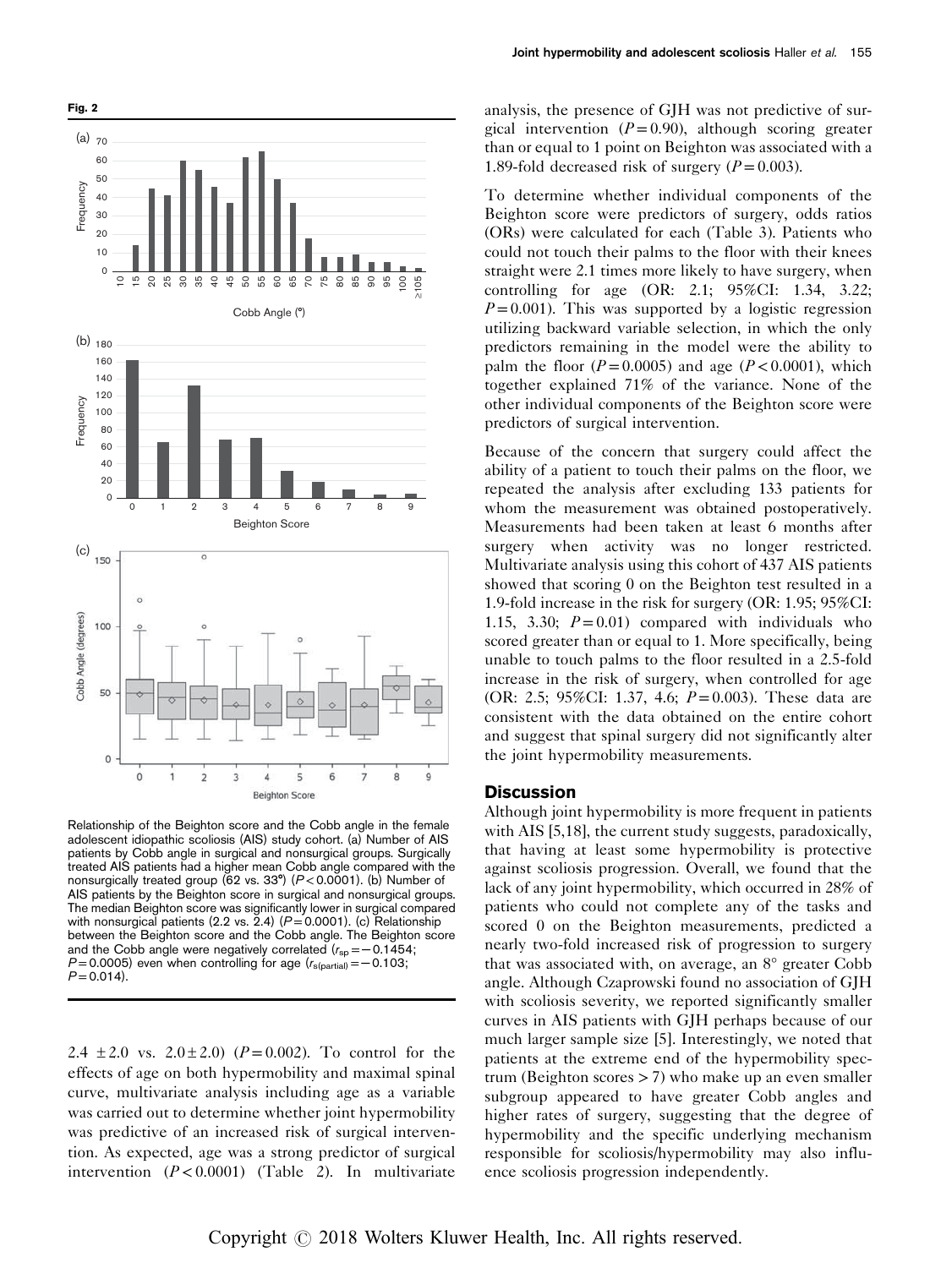| Characteristics              |     | Univariate analysis |                   | Multivariate analysis |                   |
|------------------------------|-----|---------------------|-------------------|-----------------------|-------------------|
|                              | Ν   | $P$ value           | OR (95%CI)        | $P$ value             | OR (95%CI)        |
| Beighton score of 0          | 162 | 0.0001              | 2.07(1.43, 3.00)  | 0.0031                | 1.89 (1.24, 2.87) |
| Lack of $GJH \leq 4$ points) | 429 | 0.0510              | 1.41(0.83, 2.42)  | 0.9019                | 0.97(0.62, 1.54)  |
| Age                          | 570 | < 0.0001            | 1.32 (1.23, 1.41) | < 0.0001              | 1.31 (1.22, 1.40) |

<span id="page-4-0"></span>Table 2 Effect of generalized joint hypermobility or some joint hypermobility on the risk of surgical intervention for adolescent idiopathic scoliosis

CI, confidence interval; GJH, generalized joint hypermobility; OR, odds ratio.

Bold values means statistically significant ( $P > 0.05$ ).

|  | Table 3 Effect of individual measures of joint hypermobility on the risk of surgical intervention for adolescent idiopathic scoliosis |  |  |  |  |
|--|---------------------------------------------------------------------------------------------------------------------------------------|--|--|--|--|
|--|---------------------------------------------------------------------------------------------------------------------------------------|--|--|--|--|

|                        |     |           | Univariate analysis |           | Multivariate analysis |  |
|------------------------|-----|-----------|---------------------|-----------|-----------------------|--|
| Characteristics        | N   | $P$ value | OR (95%CI)          | $P$ value | OR (95%CI)            |  |
| Inability to:          |     |           |                     |           |                       |  |
| Palm the floor         | 424 | 0.0003    | 2.15(1.43, 3.25)    | 0.0011    | 2.08(1.34, 3.22)      |  |
| Hyperextend knees      | 502 | 0.1539    | 1.48 (0.86, 2.53)   | 0.7226    | 1.11(0.62, 2.02)      |  |
| Hyperextend elbows     | 425 | 0.0401    | 1.51 (1.02. 2.25)   | 0.1013    | 1.44 (0.93, 2.22)     |  |
| Thumbs touch wrist     | 387 | 0.0724    | 1.40 (0.97. 2.01)   | 0.2866    | 1.25 (0.83, 1.89)     |  |
| Little finger past 90° | 457 | 0.4415    | 1.18(0.77, 1.81)    | 0.3516    | $0.80$ $(0.50, 1.28)$ |  |
| Age                    | 570 | < 0.0001  | 1.32 (1.23, 1.41)   | < 0.0001  | 1.32 (1.23, 1.42)     |  |

CI, confidence interval; OR, odds ratio.

Bold values means statistically significant ( $P > 0.05$ ).

The mechanism by which having some joint hypermobility protects against scoliosis progression may be spinal flexibility because the ability to palm the floor was the only individual task of the Beighton score that predicted reduced progression to surgery. The other components of the Beighton score measure only joint hypermobility of the extremities. The ability to palm the floor reflects flexibility of multiple joints, including hips, lumbar spine, and shoulders as well as the trunk and extremity length [\[19,20\]](#page-6-0). As a measure of spinal flexibility, it suggests that patients with this ability may have intrinsic protection from scoliosis progression or have spinal curves that respond better to bracing. To support the latter, previous studies have shown that curve flexibility, as measured by the degree of correction while in brace, correlates negatively with progression to surgery [\[21](#page-6-0)–23]. Future studies to determine whether the ability to palm the floor corresponds with the degree of correction in brace are needed to support the hypothesis that the protective effect of joint hypermobility/spinal flexibility is because of the positive response to bracing that it confers.

Our study has some limitations. We did not have the ability to recruit every patient who fulfilled the inclusion criteria over the 10-year period, which raises concerns of selection bias for patients with severe curves in our cohort. To exclude the possibility that our results were confounded by the impact of spinal fusion surgery on the ability to palm the floor, we found nearly identical results by restricting our analysis to patients in whom the measurements were made preoperatively. However, the major limitation of the study is that we cannot account for

the possibility that spinal curves themselves could reduce the overall length of spine or mechanically impair spinal flexibility, which may affect the ability to palm the floor. Although previous studies have shown that the spine is more flexible in mild scoliosis [\[24\]](#page-6-0), spines with a larger curve angle and an apical vertebral rotation show less flexibility, at least on supine bending films [\[25](#page-6-0)]. It remains unknown whether the reduced flexibility of severe curves is itself present before curve progression is a secondary outcome of mechanical changes because of the scoliosis. An ideal prospective study design would assess Beighton scores at the beginning of treatment, when curves are small, or before curve progression to eliminate this potential confounder. As Beighton scores are measured on all patients recruited for our genetic studies, we will eventually have data and long-term follow-up from a sufficiently large cohort of patients for whom measurements were made early in their course to be able to answer this question.

As a screening tool, Beighton joint hypermobility scores take less than 60 s to administer, have no direct cost, are noninvasive and quantitative, and highly reliable. Because inability to touch the palms flat to the floor was the only component predictive of progression to surgery, our data suggest that it may be sufficient to test for this task alone. In addition to their utility in predicting scoliosis progression, higher Beighton scores indicate patients at risk for Ehlers–Danlos syndrome [\[7](#page-5-0)], GJH [\[16](#page-5-0)], and many other related disorders [\[8\]](#page-5-0). Thus, implementation of this screening tool may improve identification of patients with hereditary disorders of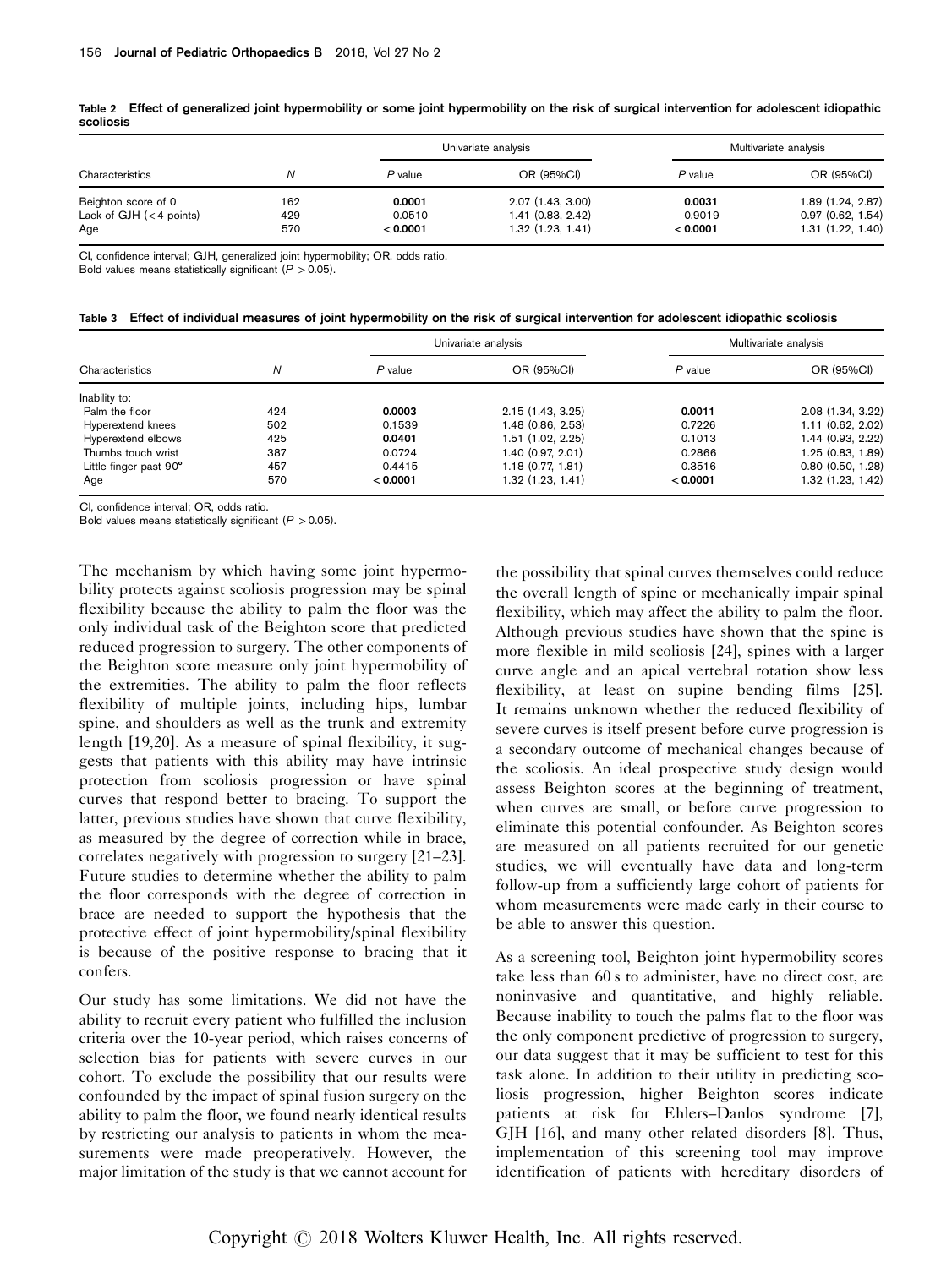<span id="page-5-0"></span>connective tissue who would benefit from genetics referral for a definitive diagnosis.

Clinical measures of joint hypermobility will eventually be supported by genetic tests that provide diagnostic specificity. Although pathogenic variants in genes responsible for hereditary disorders of connective tissue will occasionally be identified in patients believed to have idiopathic scoliosis, our genetic data suggest that AIS patients with variants in these genes only rarely have the full syndrome [\[26](#page-6-0)], although these do contribute toward isolated skeletal abnormalities. Furthermore, we have previously shown that patients with AIS harbor more rare variants in connective tissue genes compared with controls, particularly in collagen and fibrillin genes that are responsible for Ehlers–Danlos syndrome and Marfan syndrome [11,12]. Accumulation of rare variants in more than one extracellular matrix gene is also associated with higher Beighton joint hypermobility scores [11]; therefore, our previous genetic data support a common etiology for both joint hypermobility and AIS.

Overall, this observational study suggests that lack of joint hypermobility is a risk factor for idiopathic scoliosis progression to surgery. GJH with increased flexibility at multiple joints is not required as most protection was conferred by the ability to touch the palms to the floor, which decreases the risk of surgery by two-fold. This simple measure of flexibility is a useful and easy-toimplement clinical predictor of curve progression for female AIS patients. Longitudinal data are needed to determine whether the ability to touch the palms to the floor changes during treatment is protective in males or predicts response to bracing. Our findings are an important step toward the development of personalized treatment strategies for AIS patients on the basis of better assessment of the individual risk of curve progression.

## Acknowledgements

The authors would like to acknowledge the patients who participated in this study as well as Dr Munish Gupta, Dr Keith Bridwell, Dr Mike Kelly, Dr Scott Luhmann, Dr Brian Kelly, Dr Luke Zebala, and Christi Abeln, APRN. This research was supported by the Marfan Foundation Faculty Grant (81831) and the University of Missouri Spinal Cord Injuries Research Program (14-03). Research reported in this publication was also supported by the National Institute of Arthritis and Musculoskeletal and Skin Disease award number R01AR067715-01 and the Eunice Kennedy Shriver National Institute of Child Health and Human Development of the National Institutes of Health under award number U54 HD087011 to the Intellectual and Developmental Disabilities Research Center at Washington University and the Washington University Institute of Clinical and Translational Sciences grant UL1 TR000448 from the National Center for Advancing Translational Sciences

(NCATS) of the National Institutes of Health (NIH). The content is solely the responsibility of the authors and does not necessarily represent the official views of the National Institutes of Health.

M.B.D. and C.A.G. have received funding for the study from the National Institute of Arthritis and Musculoskeletal and Skin Diseases of the National Institute of Health under award number (R01 AR067715- 01), the Eunice Kennedy Shriver National Institute of Child Health and Human Development of the National Institutes of Health under award number U54 HD087011 to the Intellectual and Developmental Disabilities Research Center at Washington University (CAG), the Marfan Foundation (CAG), and the University of Missouri Spinal Cord Injuries Program (CAG). M.B.D. is a consultant for D-Bar Enterprises.

## Conflicts of interest

There are no conflicts of interest.

#### References

- 1 Lonstein JE. Adolescent idiopathic scoliosis. Lancet 1994; 344:1407–1412.
- 2 Lonstein JE, Carlson JM. The prediction of curve progression in untreated idiopathic scoliosis during growth. J Bone Joint Surg Am 1984; 66:1061–1071.
- 3 Sanders JO, Browne RH, McConnell SJ, Margraf SA, Cooney TE, Finegold DN. Maturity assessment and curve progression in girls with idiopathic scoliosis. J Bone Joint Surg Am 2007; 89:64-73.
- 4 Peterson LE, Nachemson AL. Prediction of progression of the curve in girls who have adolescent idiopathic scoliosis of moderate severity. Logistic regression analysis based on data from The Brace Study of the Scoliosis Research Society. J Bone Joint Surg Am 1995; 77:823–827.
- 5 Czaprowski D. Generalised joint hypermobility in caucasian girls with idiopathic scoliosis: relation with age, curve size, and curve pattern. Scientific World J 2014; 2014:370134.
- 6 Loeys BL, Dietz HC, Braverman AC, Callewaert BL, De Backer J, Devereux RB, et al. The revised Ghent nosology for the Marfan syndrome. J Med Genet 2010; 47:476–485.
- 7 Beighton P, De Paepe A, Steinmann B, Tsipouras P, Wenstrup RJ. Ehlers-Danlos syndromes: revised nosology, Villefranche, 1997. Ehlers-Danlos National Foundation (USA) and Ehlers-Danlos Support Group (UK). Am J Med Genet 1998; 77:31–37.
- 8 Tofts LJ, Elliott EJ, Munns C, Pacey V, Sillence DO. The differential diagnosis of children with joint hypermobility: a review of the literature. Pediatr Rheumatol Online J 2009; 7:1.
- 9 Sponseller PD, Hobbs W, Riley LH 3rd, Pyeritz RE. The thoracolumbar spine in Marfan syndrome. J Bone Joint Surg Am 1995; 77:867–876.
- 10 Beighton P, Horan F. Orthopaedic aspects of the Ehlers-Danlos syndrome. J Bone Joint Surg Br 1969; 51:444–453.
- 11 Haller G, Alvarado D, McCall K, Yang P, Cruchaga C, Harms M, et al. A polygenic burden of rare variants across extracellular matrix genes among individuals with adolescent idiopathic scoliosis. Hum Mol Genet 2016; 25:202–209.
- 12 Buchan JG, Alvarado DM, Haller GE, Cruchaga C, Harms MB, Zhang TX, et al. Rare variants in FBN1 and FBN2 are associated with severe adolescent idiopathic scoliosis. Hum Mol Genet 2014; 23:5271–5282.
- 13 Beighton P, Solomon L, Soskolne CL. Articular mobility in an African population. Ann Rheum Dis 1973; 32:413–418.
- 14 Clinch J, Deere K, Sayers A, Palmer S, Riddoch C, Tobias JH, et al. Epidemiology of generalized joint laxity (hypermobility) in fourteen-year-old children from the UK: a population-based evaluation. Arthritis Rheum 2011; 63:2819–2827.
- 15 Cobb JR. The problem of the primary curve. J Bone Joint Surg Am 1960; 42-A:1413–1425.
- 16 Grahame R, Bird HA, Child A. The revised (Brighton 1998) criteria for the diagnosis of benign joint hypermobility syndrome (BJHS). J Rheumatol 2000; 27:1777–1779.